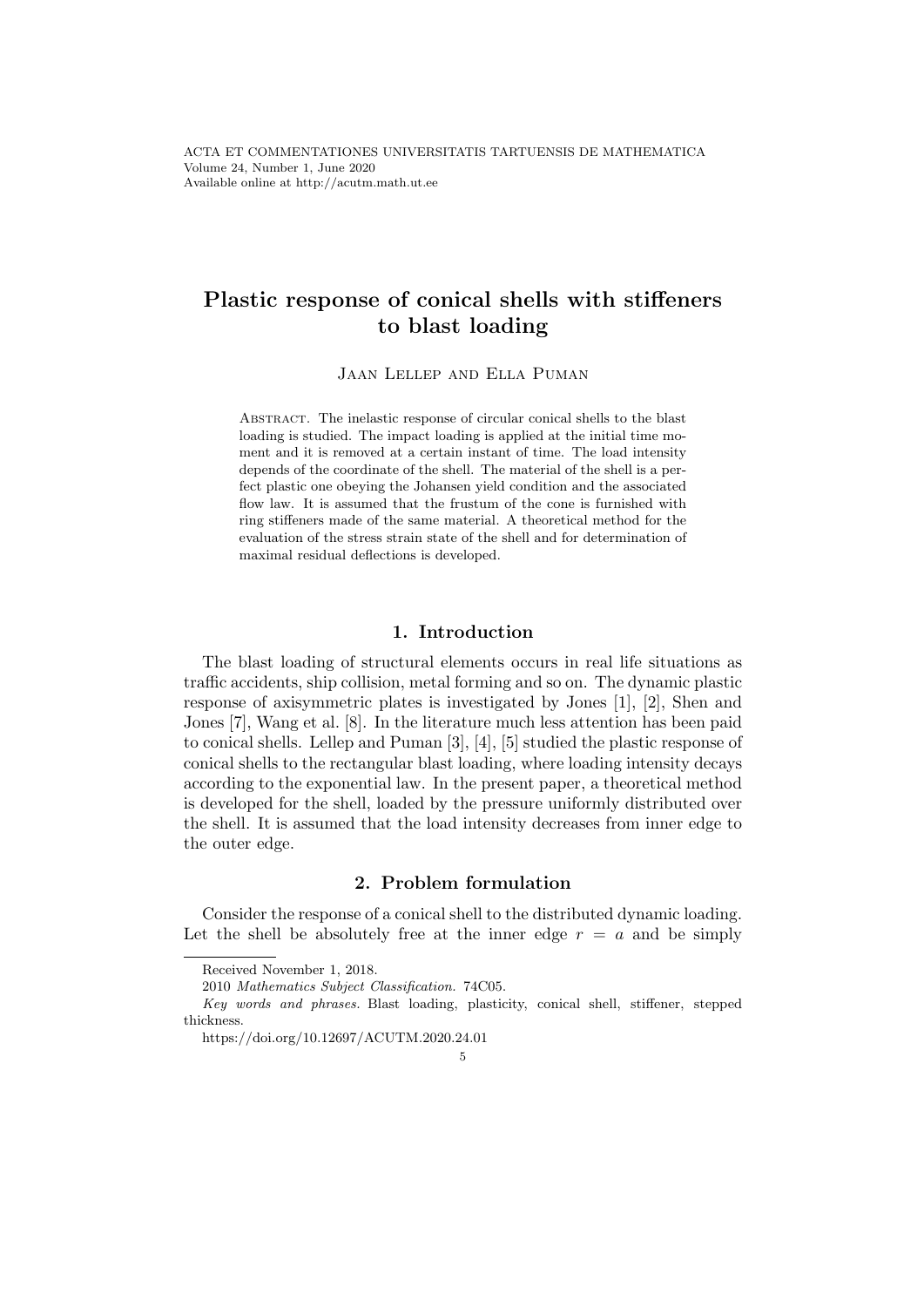supported at the outer edge  $r = R$  (Figure 1), where r stands for the current radius of the shell. Let the intensity of the uniformly distributed transverse loading be  $P(t, r)$  where

$$
P(t,r) = \begin{cases} P_* \frac{r - R}{a - R}, & t \in [0, t_1], \\ 0, & t > t_1. \end{cases}
$$

Here  $P_*$  is a given constant and  $t_1$  is the time moment, when loading will be removed.



FIGURE 1. Conical shell with a stiffener.

In the present study the shell with the stiffeners is modelled as the shell of stepped thickness. It is expected that this simplification does not proceed large discrepancies of results in comparison to those corresponding to the exact model of the shell. Let the thickness of the shell wall be  $h$ , where

$$
h = \begin{cases} h_0, & r \in [a, a_1], \\ h_1, & r \in [a_1, a_2], \\ h_0, & r \in [a_2, R]. \end{cases}
$$
 (1)

The equilibrium equations for the conical shell element are

$$
(rN_1)' - N_2 = 0 \tag{2}
$$

and

$$
((rM_1)' - M_2)' - N_2 \frac{\sin \varphi}{\cos^2 \varphi} + \frac{r}{\cos^2 \varphi} \left( P_* \frac{r - R}{a - R} - h\bar{\mu}\ddot{W} \right) = 0, \quad (3)
$$

where prime denotes the differentiation with respect to current radius  $r$ . In (2) and (3)  $N_1$  and  $N_2$  are membrane forces,  $M_1$  and  $M_2$  are bending moments in the radial and circumferential directions, and  $\varphi$  stands for the angle of inclination of a generator of the middle surface of the shell (Figure 1). The displacements  $U$  and  $V$  in the radial and circumferential directions are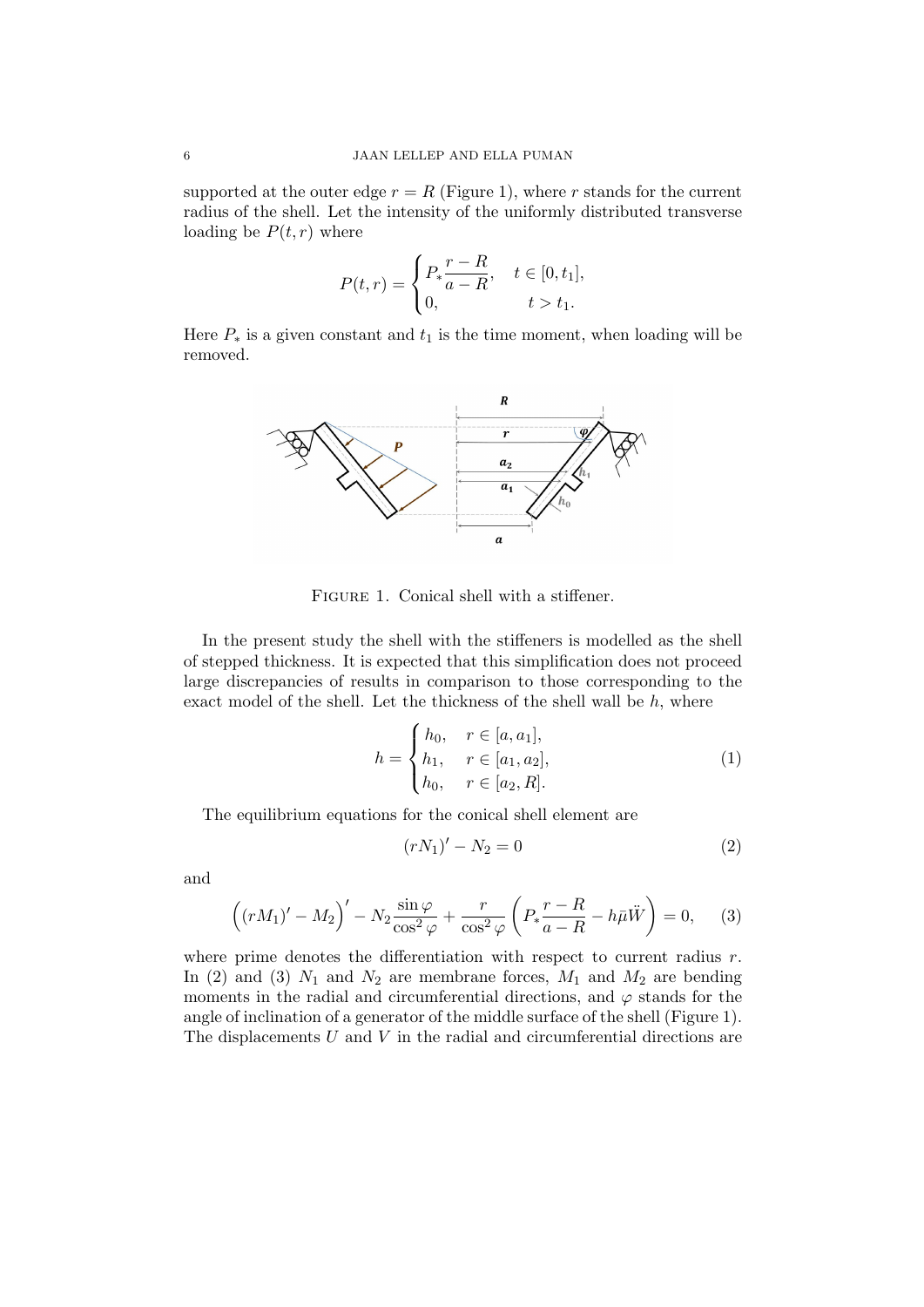assumed to be small in comparison to the transverse deflection W. The strain rate components can be presented as

$$
\begin{aligned}\n\dot{\varepsilon}_1 &= \frac{d\dot{U}}{dr} \cos \varphi, \\
\dot{\varepsilon}_2 &= \frac{1}{r} \left( \dot{U} \cos \varphi + \dot{W} \sin \varphi \right),\n\end{aligned} \tag{4}
$$

and

$$
\begin{aligned}\n\dot{\kappa}_1 &= -\frac{d^2 \dot{W}}{dr^2} \cos^2 \varphi, \\
\dot{\kappa}_2 &= -\frac{1}{r} \frac{d \dot{W}}{dr} \cos^2 \varphi,\n\end{aligned} \tag{5}
$$

where  $\varepsilon_1, \varepsilon_2$  are linear elongations and  $\kappa_1, \kappa_2$  are curvatures. Let us introduce the following non-dimensional quantities

$$
\varrho = \frac{r}{R}, \ \alpha_l = \frac{a_l}{R}, \ l = 0, 1, 2, \ \gamma_j = \frac{h_j}{h_*}, \ j = 0, 1,
$$
  

$$
n_i = \frac{N_i}{N_*}, \ m_i = \frac{M_i}{M_*}, \ i = 1, 2,
$$
  

$$
p_* = \frac{P_*R}{N_* \sin \varphi}, \ \mu = \frac{\bar{\mu}Rh_*}{N_* \sin \varphi}, \ k = \frac{M_* \cos \varphi}{RN_* \sin \varphi}.
$$

Here  $h_*$  stands for the thickness of the reference shell,  $M_* = \frac{\sigma_0 h_*^2}{4}$ , and  $N_* = \sigma_0 h_*$  are the yield moment and the yield force, and  $\sigma_0$  is the yield stress of the material.

# 3. The stress strain state of the shell

The stress profile could lie on sides  $A_1B_1$  and  $AB$  of the yield loci (Figure 2). From these regimes and from the associated flow law it follows that

$$
\dot{\varepsilon}_1=0, \ \dot{\kappa}_1=0.
$$

Thus from (4) and (5) one obtains

$$
\dot{U}' = 0, \ \dot{W}'' = 0.
$$

After integration with respect to  $\rho$  one has

$$
\dot{W} = C_1(t)\varrho + C_2(t),
$$

where  $C_1(t)$  and  $C_2(t)$  are arbitrary functions. From the boundary requirements

$$
\dot{U}(1,t) = 0, \ \dot{W}(\alpha, t) = \dot{w}_0, \ \dot{W}(1,t) = 0,
$$

were  $w_0$  is unknown function, we can deduce that

$$
\dot{U} = \text{const}, \ \dot{W} = \dot{w}_0 \frac{\varrho - 1}{\alpha - 1}, \ \ddot{W} = \ddot{w}_0 \frac{\varrho - 1}{\alpha - 1}.
$$
 (6)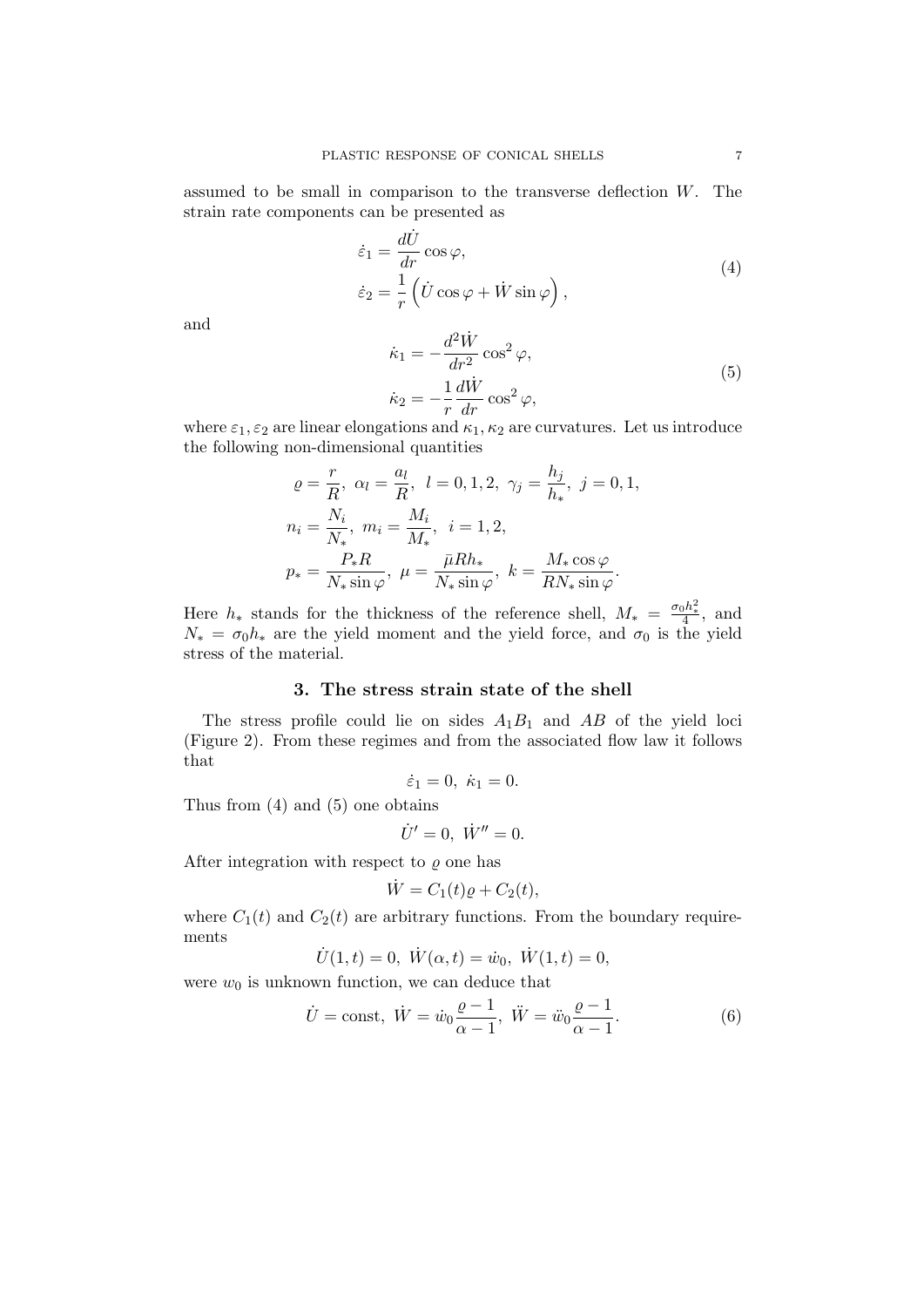

Figure 2. Johansen's yield condition.

#### 4. Equations of motion

The equations of motion in non-dimensional variables are

$$
(\varrho n_1)' - n_2 = 0 \tag{7}
$$

and

$$
k\left(\left(\varrho m_1\right)' - m_2\right)' - n_2 + \varrho \left(p_* \frac{\varrho - 1}{\alpha - 1} - \gamma \mu \ddot{W}\right) = 0,\tag{8}
$$

where  $p_*$  is given constant. Making use of (6), one can rewrite the equation (8) as

$$
k ((\varrho m_1)' - m_2)' - n_2 + \varrho \frac{\varrho - 1}{\alpha - 1} (p_* - \gamma \mu \ddot{w}_0) = 0.
$$
 (9)

The boundary conditions for free inner edge and simply supported outer edge are

$$
n_1(\alpha, t) = 0, \ q(\alpha, t) = 0, \ m_1(\alpha, t) = 0, \ m_1(1, t) = 0,
$$
 (10)

where  $q = ( \rho m_1)' - m_2$  is non-dimensional shear force. After integration of the equations (7) and (9) with respect to  $\varrho$  and finding the constants of integration, one obtains

$$
n_1 = \gamma \left( 1 - \frac{\alpha}{\varrho} \right),
$$
  
\n
$$
m_1 = \gamma^2 \left( 1 - \frac{\alpha}{\varrho} \right) + \frac{\gamma}{k} \left( \frac{\gamma}{2} - \alpha + \frac{\alpha^2}{2\gamma} \right)
$$
  
\n
$$
+ \frac{p_* - \mu \gamma \ddot{w}_0}{12k(\alpha - 1)} \left( \varrho^2 (2 - \varrho) + 2\alpha^2 (2\alpha - 3) - \frac{\alpha^3}{\varrho} (3\alpha - 4) \right).
$$
\n(11)

The acceleration at the shell center  $\ddot{w}_0$  in (11) can be obtained by using the last boundary condition in (10):

$$
\mu \ddot{w}_0 = \frac{p_*}{\gamma} + \frac{12k(\alpha - 1)}{(3\alpha + 1)(1 - \alpha)^3} \left(\gamma(1 - \alpha) + \frac{(1 - \alpha)^2}{2k}\right). \tag{12}
$$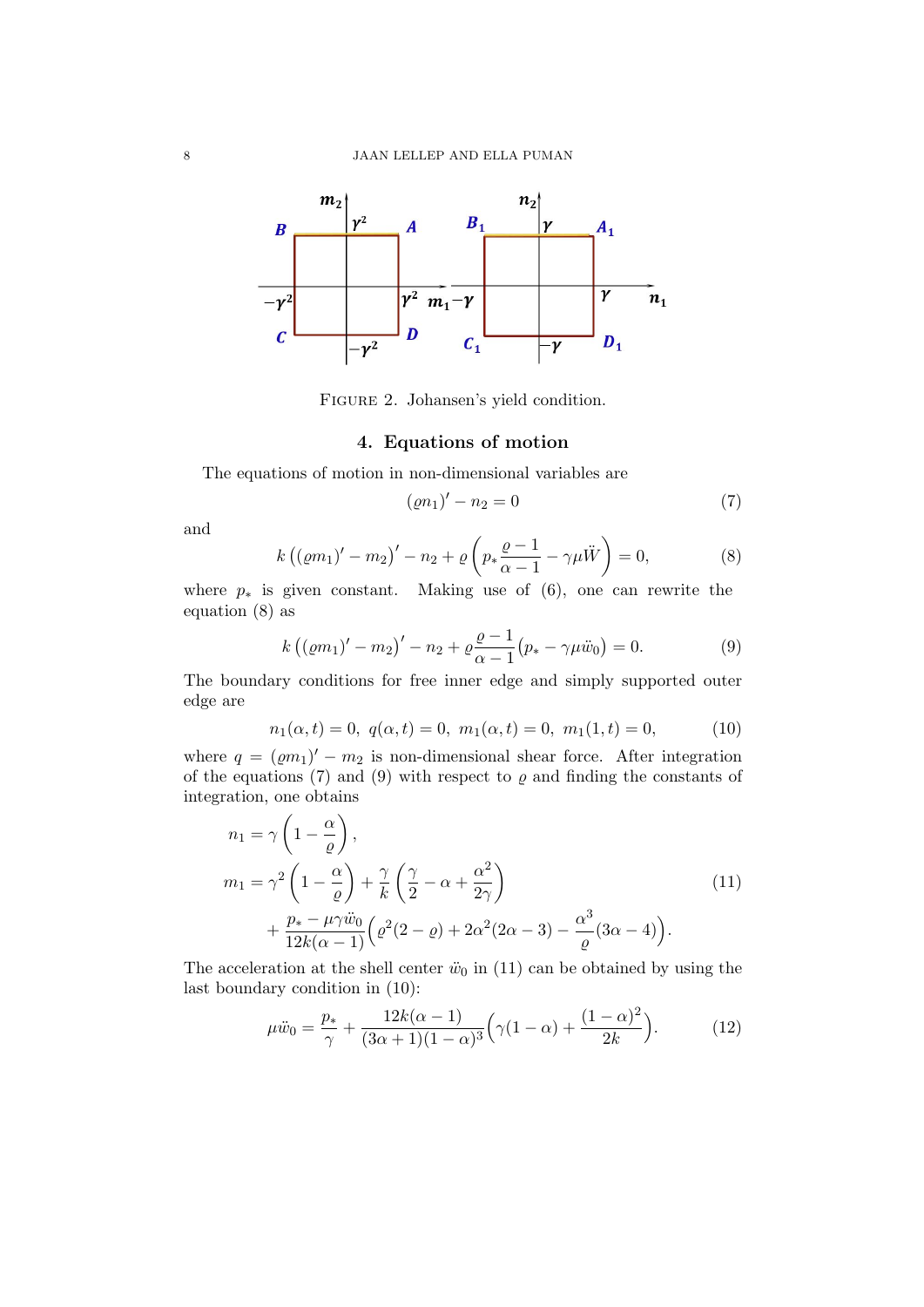At the time period  $t > t_1$ , the acceleration is notated by  $\ddot{w}_1 = \ddot{w}(\alpha, t)$ , then  $p_* = 0$  and

$$
\mu \ddot{w}_1 = \frac{12k(\alpha - 1)}{(3\alpha + 1)(1 - \alpha)^3} \left( \gamma (1 - \alpha) + \frac{(1 - \alpha)^2}{2k} \right).
$$

After integration of  $(12)$  with respect to the time t, one obtains

$$
\mu \dot{w}_0 = \frac{p_*}{\gamma} t + \frac{12k(\alpha - 1)t}{(3\alpha + 1)(1 - \alpha)^3} \left(\gamma(1 - \alpha) + \frac{(1 - \alpha)^2}{2k}\right),
$$

$$
\mu w_0 = \frac{p_* t^2}{2\gamma} + \frac{6k(\alpha - 1)t^2}{(3\alpha + 1)(1 - \alpha)^3} \left(\gamma(1 - \alpha) + \frac{(1 - \alpha)^2}{2k}\right).
$$

The peak value of the linearly distributed static plastic collapse pressure  $p_0$ can be evaluated from (12), when  $\ddot{w}_0 = 0$ :

$$
p_0 = \frac{6\gamma(2k\gamma + 1 - \alpha)}{(1 - \alpha)(1 + 3\alpha)}.
$$

The shell thickness (1) in non-dimensional variables for the shell with a single stiffener is

$$
\gamma = \begin{cases} \gamma_0, & \varrho \in [\alpha, \alpha_1], \\ \gamma_1, & \varrho \in [\alpha_1, \alpha_2], \\ \gamma_0, & \varrho \in [\alpha_2, 1]. \end{cases}
$$

According to the Johansen's yield condition, one can assume that

$$
m_2 = \begin{cases} \gamma_0^2, & \varrho \in [\alpha, \alpha_1], \\ \gamma_1^2, & \varrho \in [\alpha_1, \alpha_2], \\ \gamma_0^2, & \varrho \in [\alpha_2, 1], \end{cases} n_2 = \begin{cases} \gamma_0, & \varrho \in [\alpha, \alpha_1], \\ \gamma_1, & \varrho \in [\alpha_1, \alpha_2], \\ \gamma_0, & \varrho \in [\alpha_2, 1]. \end{cases}
$$

After integration of the equations of motion in three different regions, the radial membrane force obtains:

$$
n_1 = \begin{cases} \gamma_0 - \frac{\gamma_0 \alpha}{\varrho}, & \varrho \in [\alpha, \alpha_1], \\ \gamma_1 + \frac{1}{\varrho} \left( \alpha_1 (\gamma_0 - \gamma_1) - \gamma_0 \alpha \right), & \varrho \in [\alpha_1, \alpha_2], \\ \gamma_0 + \frac{1}{\varrho} \left( \alpha_2 (\gamma_1 - \gamma_0) + \alpha_1 (\gamma_0 - \gamma_1) - \gamma_0 \alpha \right), & \varrho \in [\alpha_2, 1]. \end{cases}
$$

Similarily, one obtains the radial bending moment for  $\rho \in [\alpha, \alpha_1]$ :

$$
m_1 = \gamma_0^2 + \frac{\gamma_0}{k} \left(\frac{\varrho}{2} - \alpha\right) - \frac{p_* - \mu \gamma_0 \ddot{w}_0}{12k(\alpha - 1)} \varrho^2(\varrho - 2) + \frac{C_{11}}{k} + \frac{C_{21}}{k\varrho},
$$

for  $\varrho \in [\alpha_1, \alpha_2]$ :

$$
m_1 = \gamma_1^2 + \frac{\gamma_1}{k} \left(\frac{\varrho}{2} - \alpha_1\right) + \frac{\gamma_0}{k} (\alpha_1 - \alpha) - \frac{p_* - \mu \gamma_1 \ddot{w}_0}{12k(\alpha - 1)} \varrho^2 (\varrho - 2) + \frac{C_{12}}{k} + \frac{C_{22}}{k \varrho},
$$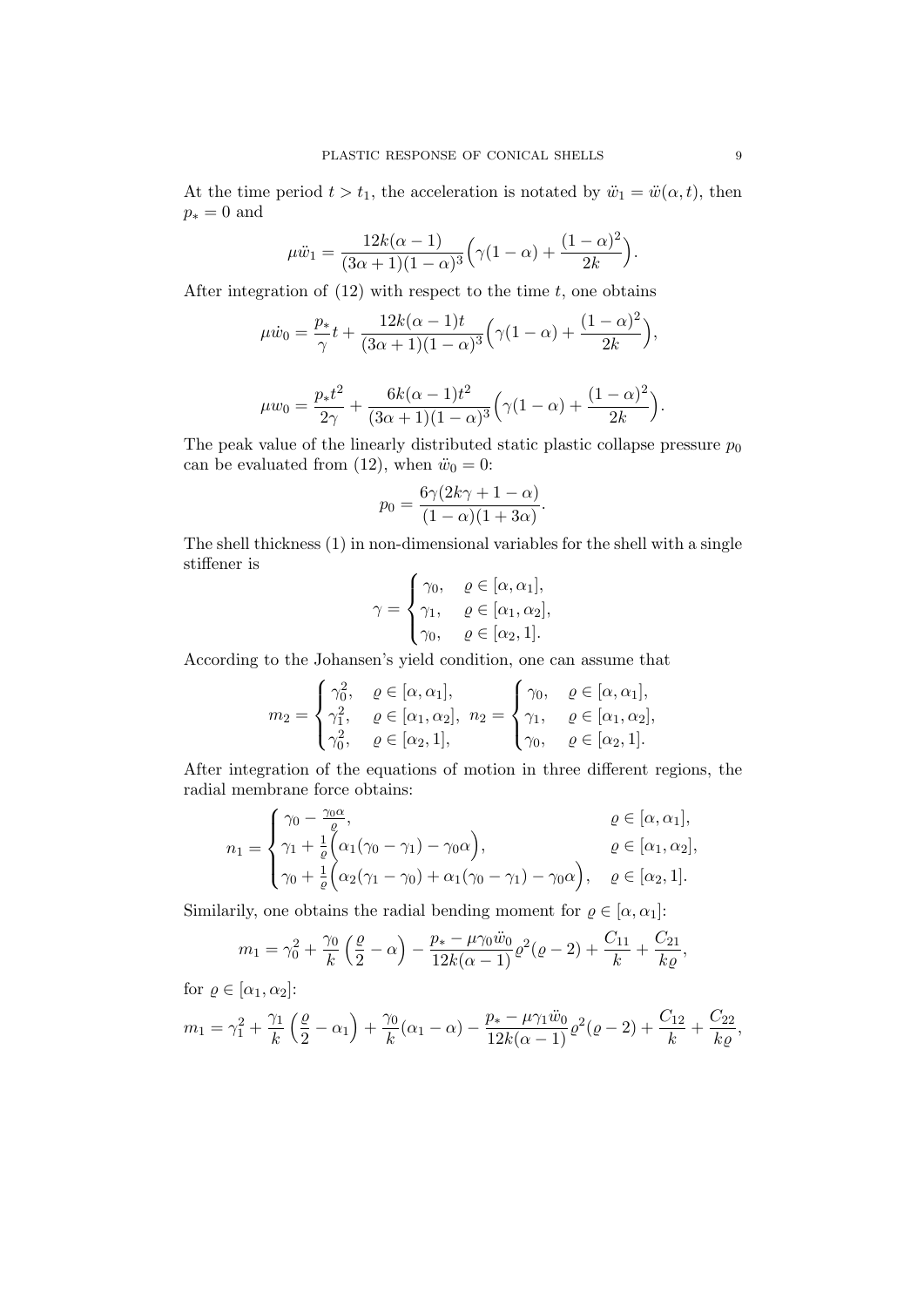and for  $\varrho \in [\alpha_2, 1]$ :

$$
m_1 = \gamma_0^2 + \frac{\gamma_0}{k} \left( \frac{\varrho}{2} + \alpha_1 - \alpha - \alpha_2 \right) + \frac{\gamma_1}{k} (\alpha_2 - \alpha_1)
$$

$$
- \frac{p_* - \mu \gamma_0 \ddot{w}_0}{12k(\alpha - 1)} \varrho^2 (\varrho - 2) + \frac{C_{13}}{k} + \frac{C_{23}}{k \varrho}.
$$

The constants of integration are

$$
C_{11} = \frac{p_{*} - \mu \gamma_{0} \ddot{w}_{0}}{6(\alpha - 1)} \left(2\alpha^{3} - 3\alpha^{2}\right),
$$
  
\n
$$
C_{21} = -k\alpha \gamma_{0}^{2} + \gamma_{0} \frac{\alpha^{2}}{2} + \frac{p_{*} - \mu \gamma_{0} \ddot{w}_{0}}{12(\alpha - 1)} \left(\alpha^{4} - 2\alpha^{3}\right) - C_{11}\alpha,
$$
  
\n
$$
C_{12} = \frac{\mu \ddot{w}_{0}(\gamma_{0} - \gamma_{1})}{6(\alpha - 1)} \left(2\alpha_{1}^{3} - 3\alpha_{1}^{2}\right) + C_{11},
$$
  
\n
$$
C_{22} = k\alpha_{1} \left(\gamma_{0}^{2} - \gamma_{1}^{2}\right) + \frac{\alpha_{1}^{2}}{2}(\gamma_{1} - \gamma_{0}) + \frac{\mu \ddot{w}_{0}}{12(\alpha - 1)}(\gamma_{0} - \gamma_{1})\left(\alpha_{1}^{4} - 2\alpha_{1}^{3}\right) + \alpha_{1}(C_{11} - C_{12}) + C_{21},
$$
  
\n
$$
C_{13} = \frac{\mu \ddot{w}_{0}(\gamma_{1} - \gamma_{0})}{6(\alpha - 1)} \left(2\alpha_{2}^{3} - 3\alpha_{2}^{2}\right) + C_{12},
$$
  
\n
$$
C_{23} = k\alpha_{2} \left(\gamma_{1}^{2} - \gamma_{0}^{2}\right) + \frac{\alpha_{2}^{2}}{2}(\gamma_{0} - \gamma_{1}) + \frac{\mu \ddot{w}_{0}}{12(\alpha - 1)}(\gamma_{1} - \gamma_{0})\left(\alpha_{2}^{4} - 2\alpha_{2}^{3}\right) + \alpha_{2}(C_{12} - C_{13}) + C_{22}.
$$

The acceleration for the shell with a stiffener at the internal edge of the shell  $\ddot{w}_0$  can be determined using the last boundary condition of (10) as

$$
\mu \ddot{w}_0 = \frac{12k(\alpha - 1)}{N}L,
$$

where

$$
N = \gamma_0 (1+3\alpha)(1-\alpha)^3 + (\gamma_0 - \gamma_1) ((1+3\alpha_1)(\alpha_1 - 1)^3 + (1+3\alpha_2)(1-\alpha_2)^3),
$$
  
\n
$$
L = \frac{p_*}{12k(\alpha - 1)} (1+3\alpha)(1-\alpha)^3 + \gamma_0^2 (1-\alpha + \alpha_1 - \alpha_2)
$$
  
\n
$$
+ \gamma_1^2 (\alpha_2 - \alpha_1) + \frac{\gamma_0}{2k} (1-\alpha)^2 + \frac{1}{2k} (\gamma_0 - \gamma_1) (\alpha_2^2 - \alpha_1^2 + 2(\alpha_1 - \alpha_2)).
$$

## 5. Numerical results

The results of calculations are presented in Figures 3–13. In Figure 3 values of the lower limits of the pressure  $p_0$ , corresponding to the onset of plastic deformations, are shown for shell with constant thickness for different inner radii. The lowest curve is obtained for the value of the parameter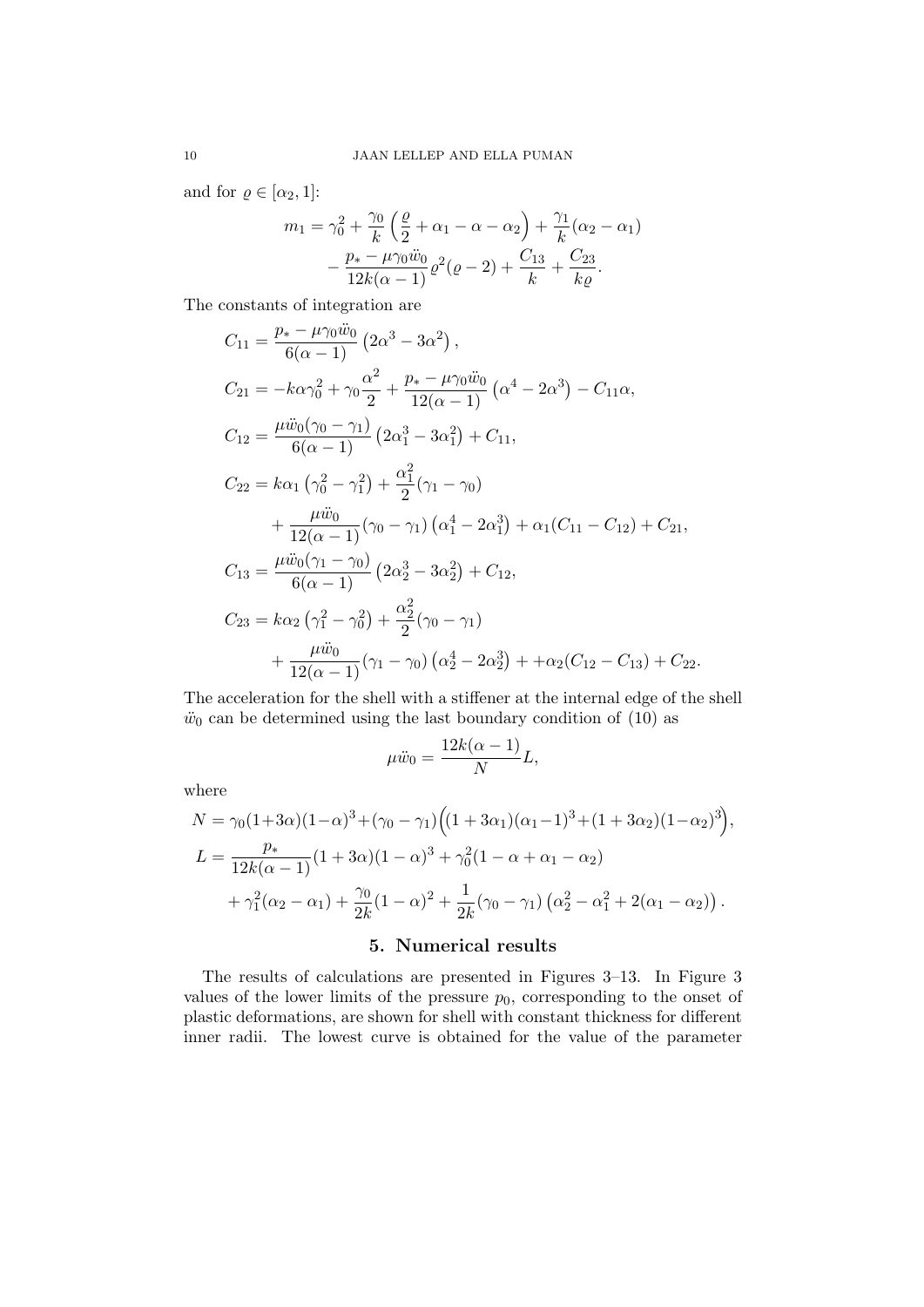$k = 0.1$  and the highest curve for  $k = 0.9$ . It can be seen from Figure 3 that if the angle of inclination of the conical shell increases, then the lower limit of the pressure increases as well.



FIGURE 3. Lower limit of the pressure for different inner radii.

The volume of the shell material for the shell with stiffener is

$$
V_s = \gamma_0(\alpha_1 - \alpha) + \gamma_1(\alpha_2 - \alpha_1) + \gamma_0(1 - \alpha_2),
$$

Similarily, for the shell with constant thickness  $\gamma$ , the volume is

$$
V_c = \gamma (1 - \alpha).
$$

Then from  $V_s = V_c$  we get the value of the constant thickness

$$
\gamma = \frac{\gamma_0(\alpha_1 - \alpha) + \gamma_1(\alpha_2 - \alpha_1) + \gamma_0(1 - \alpha_2)}{1 - \alpha}.
$$

The maximal residual deflection for different heights of the stiffener are depicted in Figure 4. The dash lines represent the shells with constant thicknesses and solid lines the shells with a stiffener. The upper dashed line represents the maximal residual deflections for the shell with constant thickness  $\gamma = 1.075$ , which has the same material volume as the shell with a single stiffener with thickness  $\gamma_1 = 1.5$ . The lower dashed line represents the shell with constant thickness  $\gamma = 1.103$  with the same material volume as the shell with stiffener, when the stiffener thickness is  $\gamma_1 = 2$ . It can be seen from Figure 4 that if the stiffener thickness increases, the maximal residual deflection decreases, as might be expected. For the same material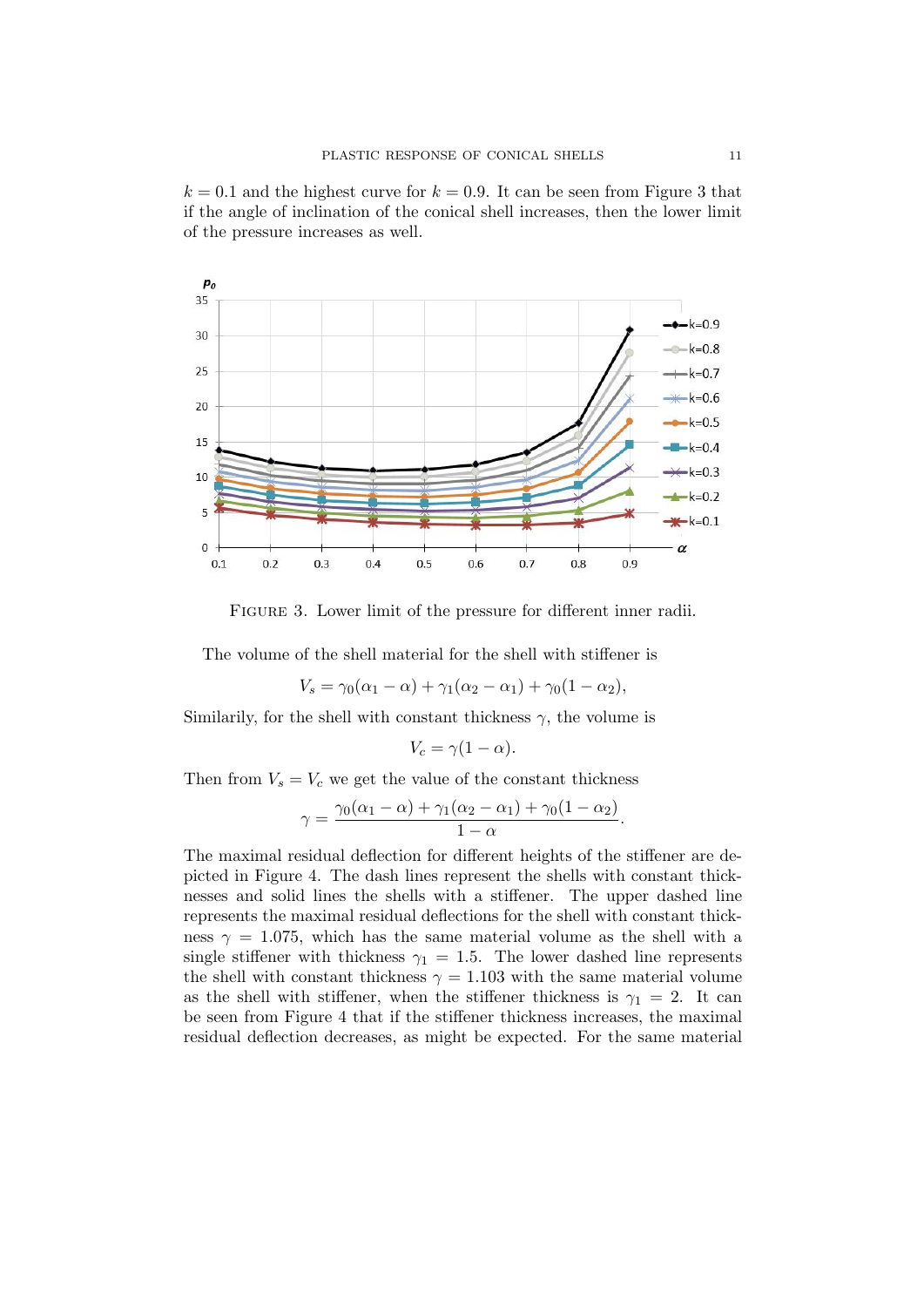

FIGURE 4. Maximal residual deflections for shells with constant thickness and for shells with a stiffener.

volume, one can achieve lower maximal residual deflections when using stiffeners. In Figure 5 the maximal residual deflections are depicted for different stiffener locations for  $\alpha = 0.3, 0.5, 0.6$  and 0.7. It can be seen from Figure 5 that stiffener location near the inner edge provides lower maximal residual deflections.



Figure 5. Maximal residual deflections for different stiffener locations.

The maximal residual deflections for load intensity  $p_* = 0.5$  and  $k = 0.3$ are presented in Figure 6 for different loading times  $t_1$  and inner radii. Here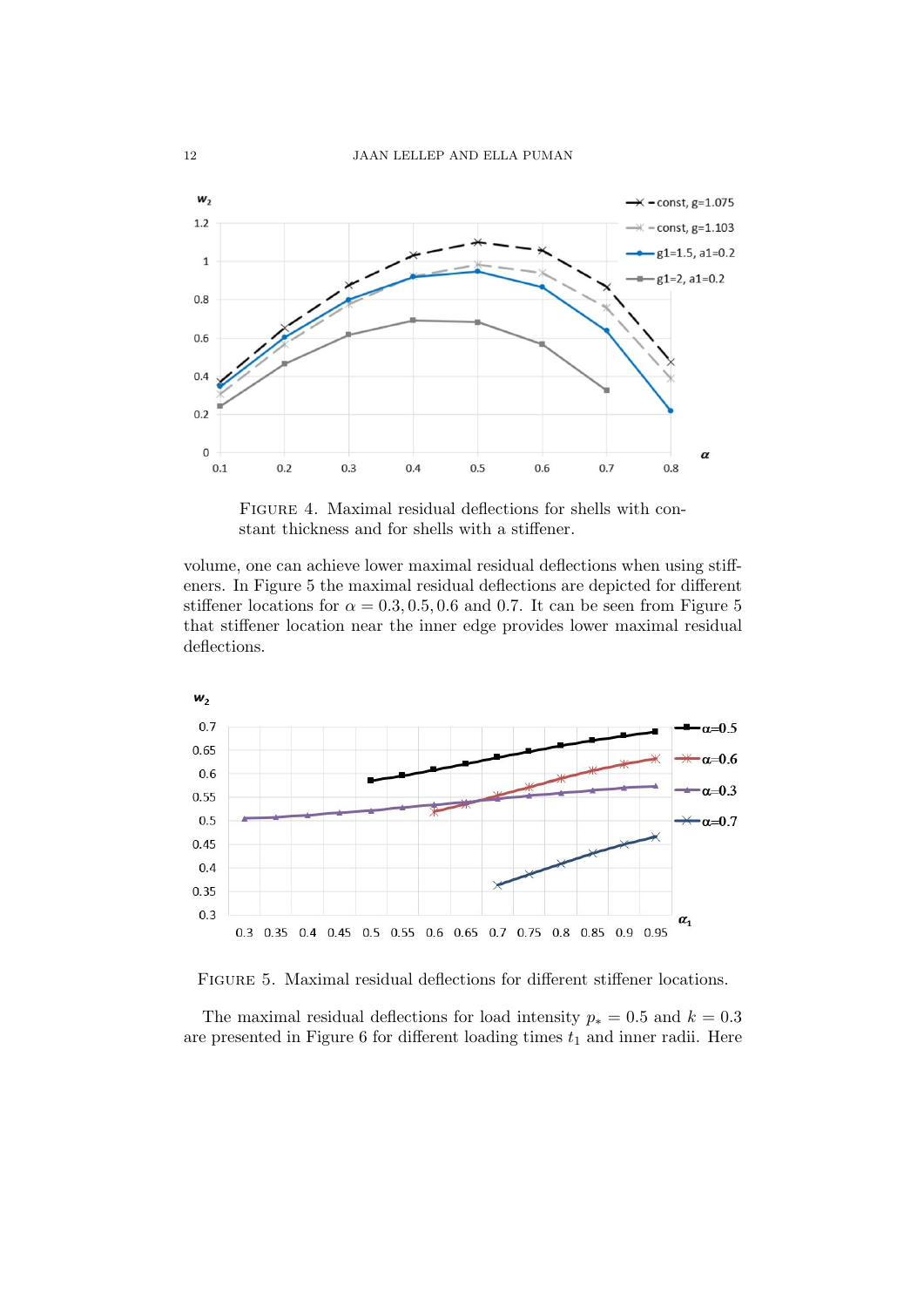$\alpha_1 = \alpha + 0.1, \alpha_2 = \alpha_1 + 0.05, \gamma_0 = 1.05, \gamma_1 = 1.5$ . It can be seen from Figure 6 that longer loading time causes larger maximal residual deflections.



FIGURE 6. Maximal residual deflections for different inner radii and loading times.

The maximal residual deflections for loading time  $t_1 = 0.5$  and  $k = 0.3$  are presented in Figure 7 and Table 1 for different inner radii and load intensities. The residual deflection attains its maximum if the inner radius  $\alpha$  is about 0.5 for larger load intensity values.



Figure 7. Maximal residual deflections for different inner radii and load intensities.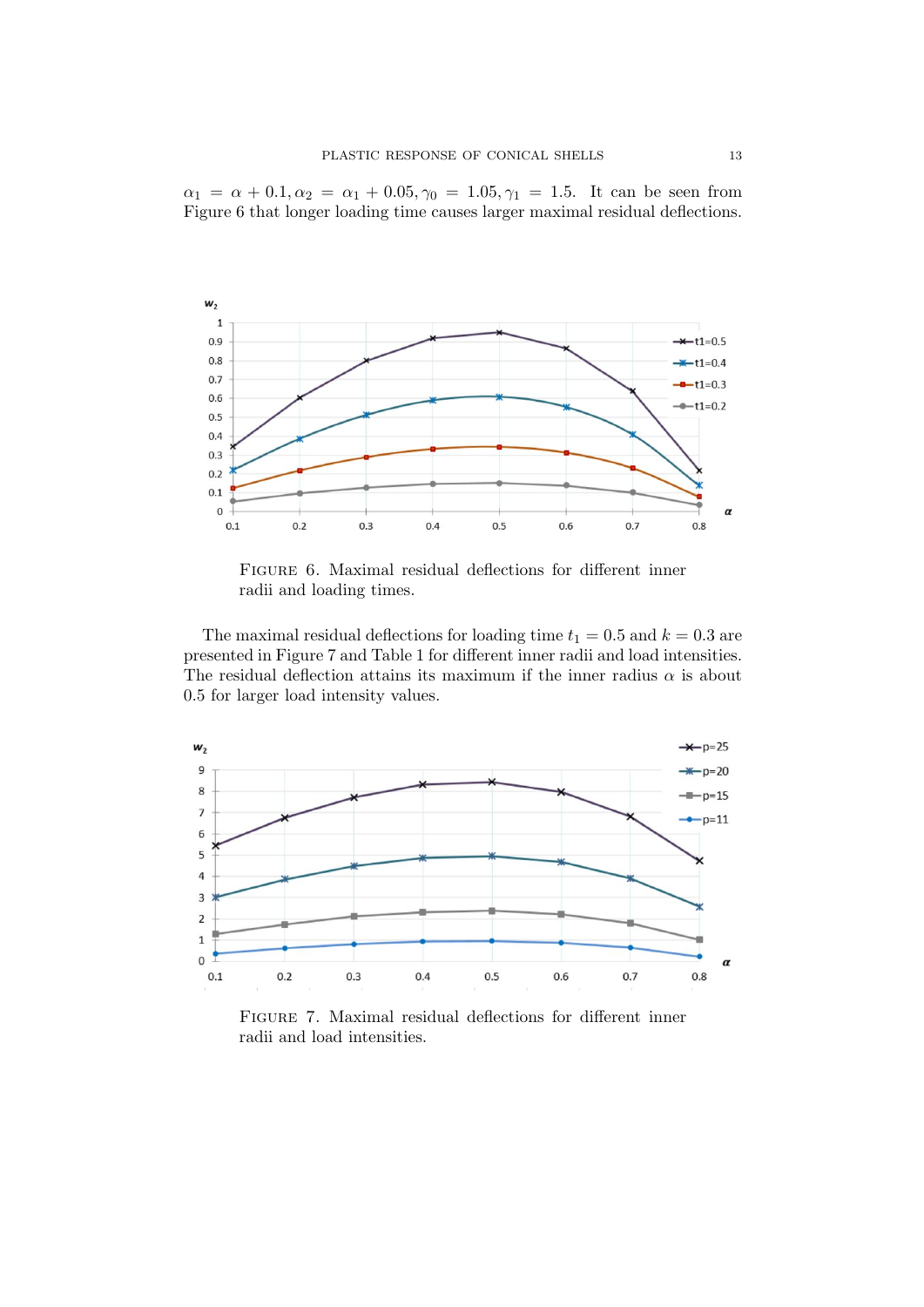#### 14 JAAN LELLEP AND ELLA PUMAN

The maximal residual deflections for different values of the parameter  $k$ are presented in Figure 8. If the value of the parameter  $k$  decreases, then the angle of inclination of the middle surface of the shell increases and the maximal residual deflections have greater values. It can be seen from Figure 8 that, in the case of small values of k, the residual deflections increase together with the inner radius  $\alpha$ . However, in the case of moderate values of  $k (k > 0.01)$ , maximal deflections decrease with increasing the internal radius of the shell if  $a > R/2$ . The result coincides with our expectations as, evidently, a narrow annulus deforms less than an annular plate with a comparatively small central hole.



FIGURE 8. Maximal residual deflections for different angle of inclination and inner radii.

The radial bending moment distributions are presented in Figures 9–11 for  $\alpha = 0.1$  and  $\alpha = 0.5$  for different stiffener locations  $\alpha_1$  and different stiffener thicknesses  $\gamma_1 = 1.5$  and  $\gamma_1 = 2$ . The dashed lines in Figures 9– 11 represent the shells with constant thickness so that the volumes of the material of the shell with constant thickness and the shell with stiffener are equal. From Figures 9–11 we can see that the stiffener location and stiffener thickness cause the changes of values of the bending moment.

In Figures 9–11 the distributions of the radial bending moment are presented for the shell with the internal radius  $a = R/2$ .

In Figure 11 the stiffener thicknesses are  $\gamma_1 = 1.5$  and  $\gamma_1 = 2$  for the inner radii  $\alpha = 0.5$ . Stiffeners are located in the intervals [0.5, 0.55], [0.6, 0.65] and [0.7, 0.75] for both cases.

The results of calculations are presented for different loading times and inner radii for  $k = 0.3, p_* = 11, \gamma_0 = 1.05, \gamma_1 = 1.5, \alpha_2 = \alpha_1 + 0.05$  in Table 2. The stiffener locations are near the inner radius with the step 0.1.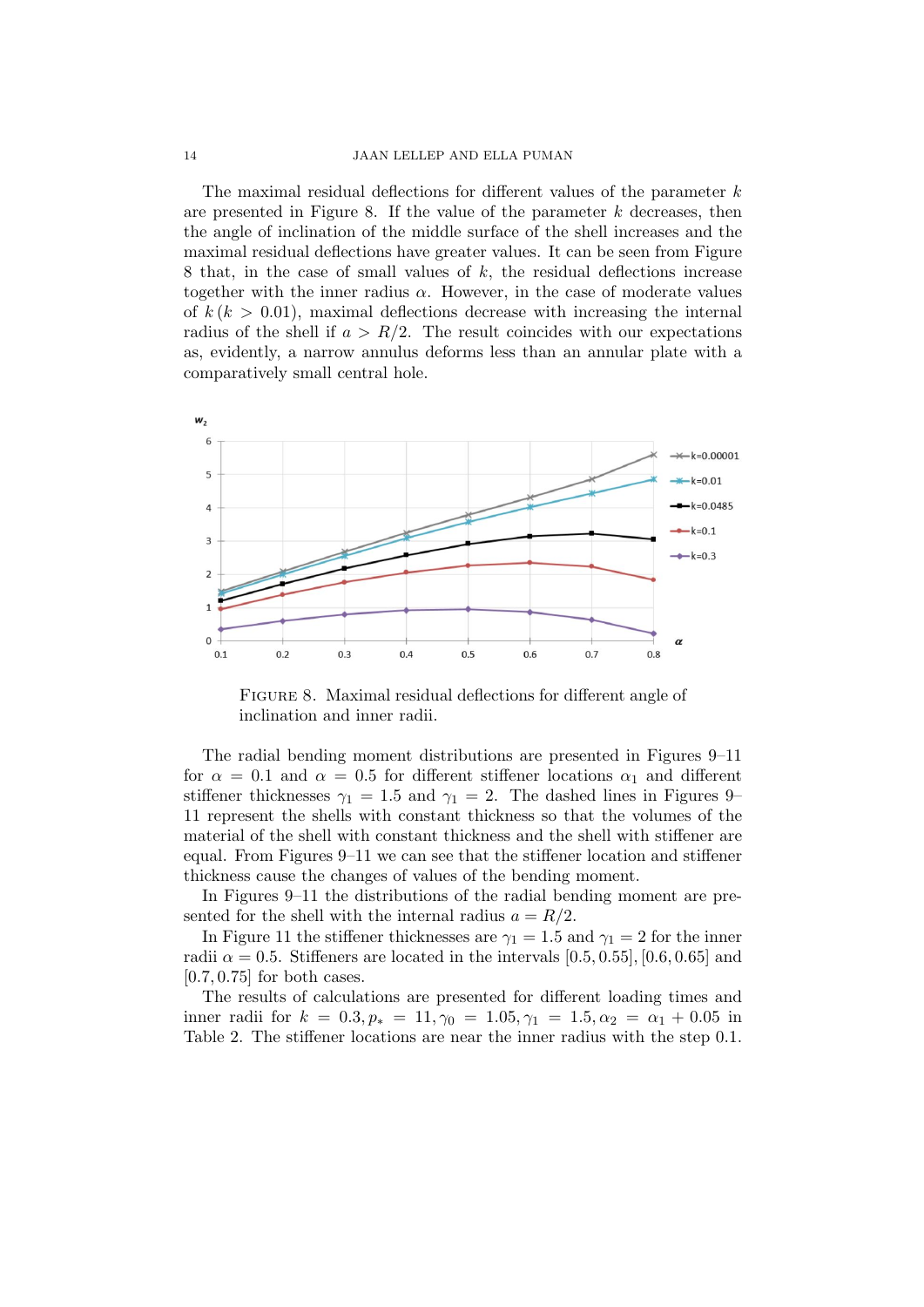

FIGURE 9. Sensitivity of the radial bending moment on the stiffener location.



FIGURE 10. Sensitivity of the radial bending moment on the stiffener location.

From Table 2 we can see that the maximal residual deflection values are higher for longer loading time and for inner radius  $\alpha = 0.5$ , as might be expected. The total response time  $t_2$  increases together with  $t_1$ .

The results of the current paper regarding the quasi static and impact loading are compared with corresponding results by Sawczuk and Sokol-Supel [6] and Jones [2] in Figures 12, 13. In Figure 12 the limit loads for the conical shell are compared with the limit load of the annular plate with the same external and internal radii. The lower curve corresponds to the conical frusta with the angle of inclination  $\varphi = 0.034^{\circ}$ , the corresponding value of the parameter k is  $k = 100$ , if  $h = 0.24R$ . It can be seen from Figure 12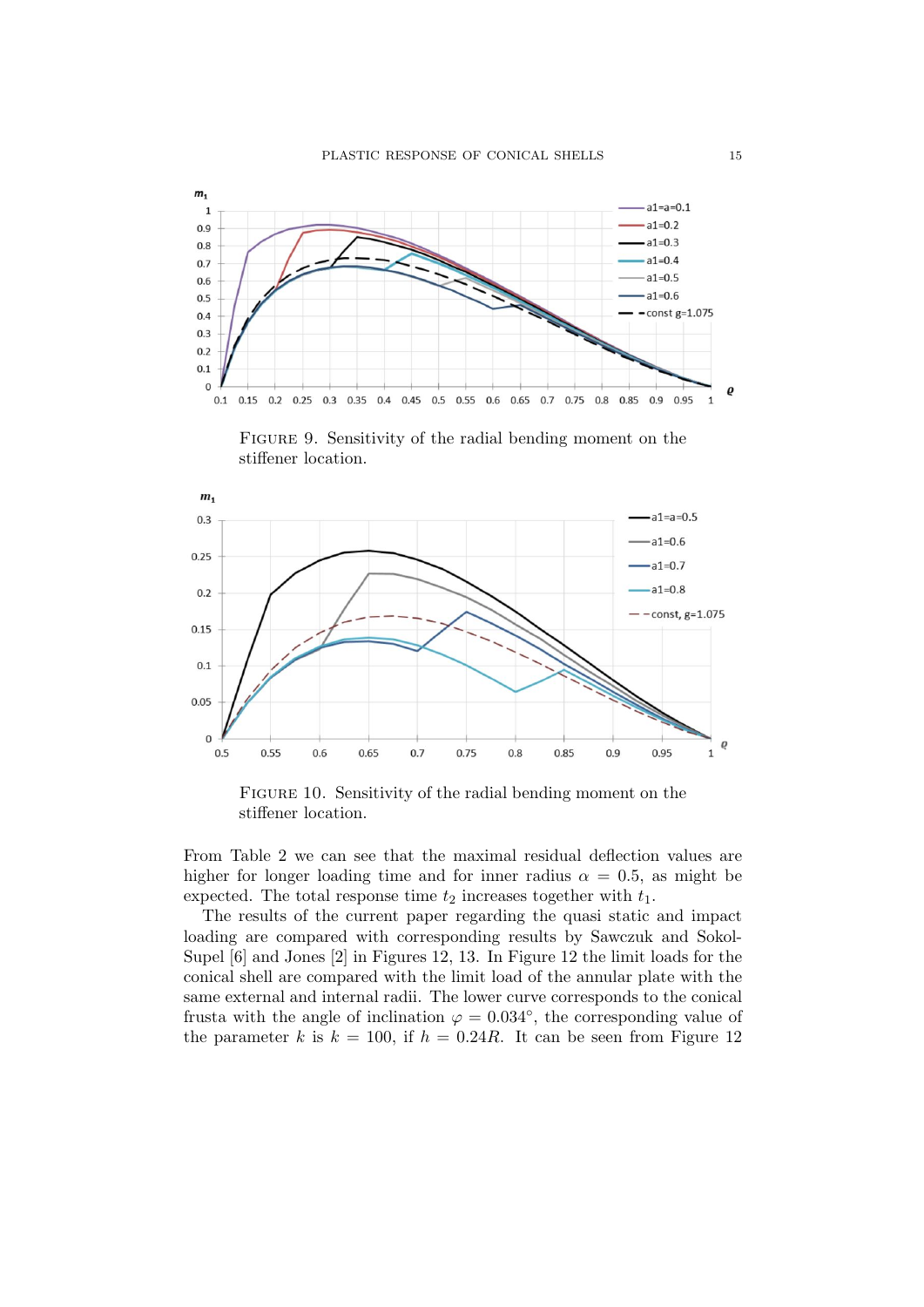

FIGURE 11. Radial bending moment distributions for  $\alpha =$ 0.5 and for different stiffener thicknesses and locations.



FIGURE 12. Limit loads for conical shells compared with annular plates for different yield conditions.

that the limit load for the conical shell tends to the value corresponding to the load carrying capacity of the annular plate, as might be expected.

In Figure 13 a similar comparison has been undertaken for the conical shell, respectively, subjected to the dynamic pressure. Here the transverse load intensity is varying linearly from the value  $p_0$  at the internal edge until zero at the external edge of the shell. The results obtained in the present paper for conical frusta coincide in the limit case  $\varphi = 0$  with those obtained by Jones [2]. The solution of Jones is presented in Figure 13 by the dashed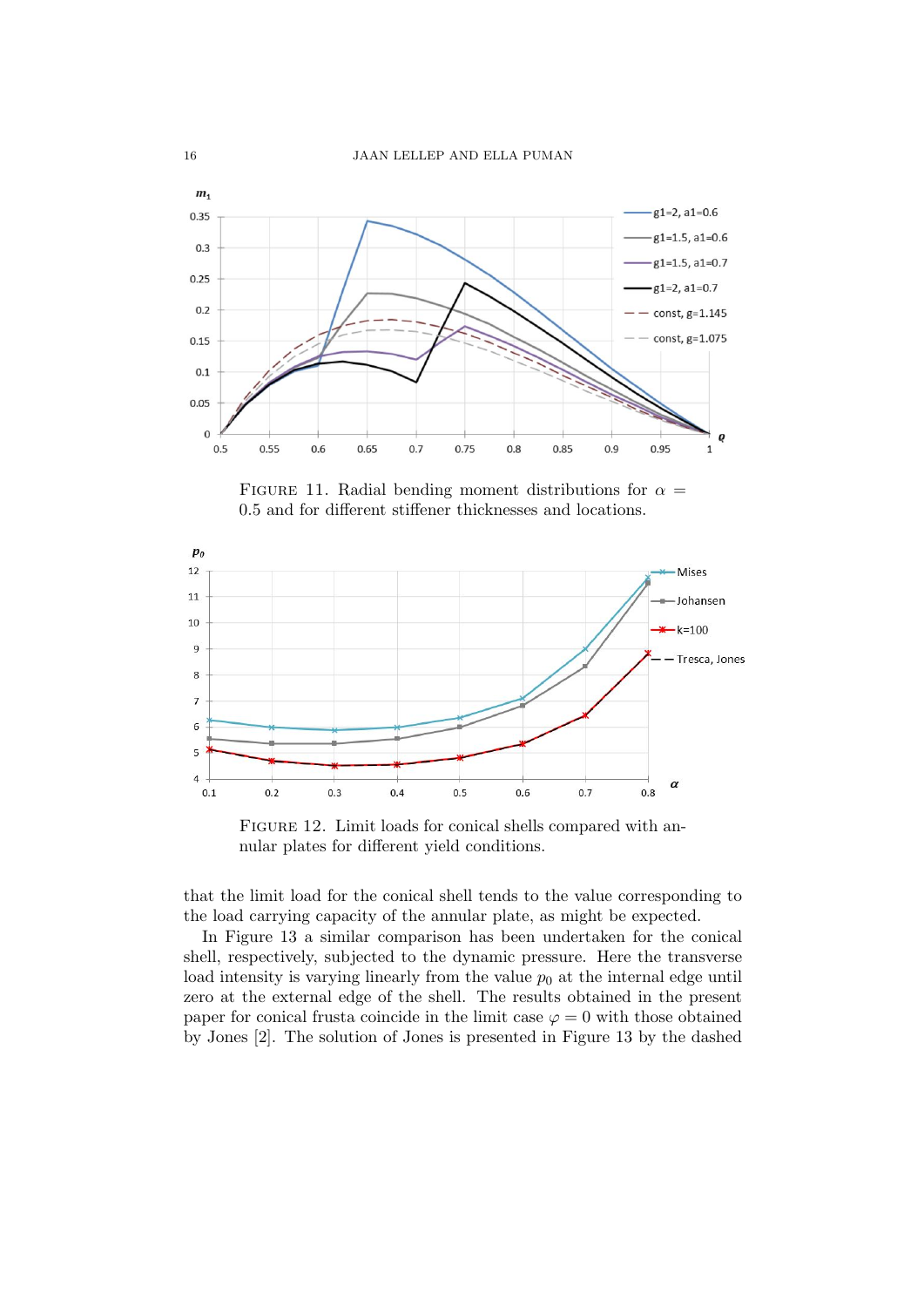

FIGURE 13. Maximal residual deflection for annular plate compared with conical shell for different angles of inclination.

line. Here the curves correspond to the angles of inclination of the conical shell from lower line with  $\varphi = 10^{\circ}, 5^{\circ}, 0.344^{\circ}, 0.034^{\circ}$  (corresponding values of the parameter k are  $k = 0.333, 0.685, 10, 100$ , in the case  $h = 0.24R$ .  $p_* = 2p_0$ .

### 6. Concluding remarks

A theoretical method for the determination of maximal residual deflections of circular conical shells with a stiffener was developed. It was shown that when using a stiffener, one can reduce the maximal residual deflection. It appeared that the best position for the stiffener is somewhere near the free inner edge. This regards to the case of small deflections. The case of large deflections needs additional investigation.

#### Acknowledgement

This work was supported by the Institutional Research Funding IUT20-57 of the Estonian Ministry of Education and Research.

# References

[1] N. Jones, The collapse pressure of a flush cylindrical nozzle intersecting a conical pressure vessel axisymmetrically, Int. J. Mech. Sci. 11 (1969), 401–415.